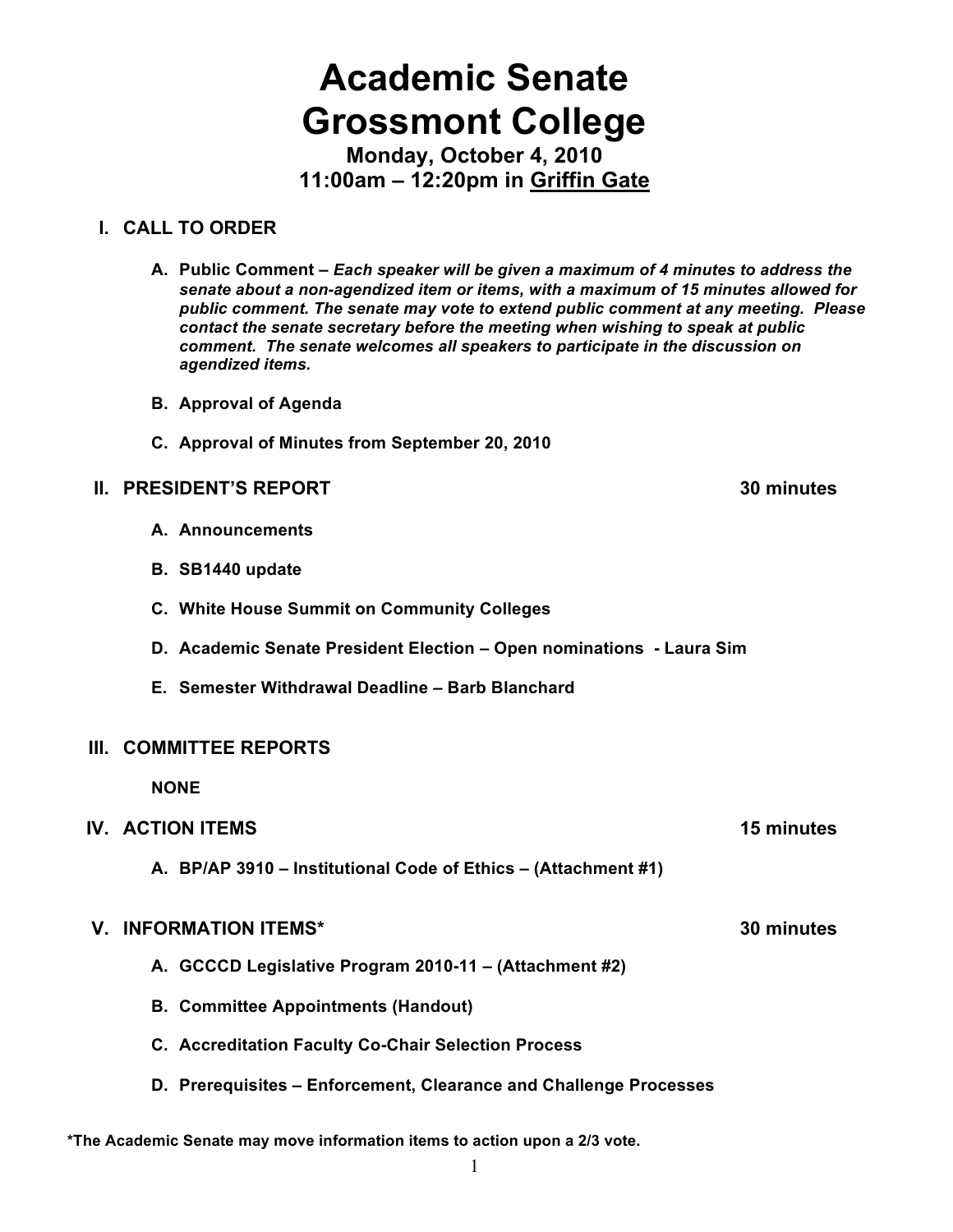## **Academic Senate Grossmont College**

#### **Minutes of the Academic Senate – September 20, 2010**

#### **MEETING ATTENDANCE:**

| X | Chris Hill (President)                |          | Joe Orate (Culinary Arts)               |   | Edda Temoche-Weldele (Foreign Lang)                |
|---|---------------------------------------|----------|-----------------------------------------|---|----------------------------------------------------|
|   | P.J. Ortmeier (AOJ)                   |          | James Foran (Culinary Arts)             | X | Robert Henry (History)                             |
|   | Lance Parr (AOJ)                      |          | Kathy Meyer (Dance) -Fall               | X | Devon Atchison (History-Sen Officer)               |
| X | Tina Young (AOJ)                      |          | David Mullen (Dance) - Spring           | X | Angela Feres (History)                             |
| X | Jennifer Carmean (ASL)                |          | TBD (P/T Senate Officer @large)         | X | Priscilla Rogers (Inter Bus)                       |
|   | Jamie Gould (ASL)                     | X        | David Milroy (Divisional Senator AHLGC) | X | Patty Morrison (Library)                           |
| X | Israel Cardona (Behav Sci)            | $\times$ | Ann Bryan (Divisional Senator CTE/WD)   | X | Julie Middlemas (Library)                          |
| X | Gregg Robinson (Behav Sci)            |          | <b>TBD</b><br>(Divisional Senator ESBS) | X | Jenny VandenEynden (Math)                          |
| X | Rob Fargo                             |          | <b>TBD</b><br>(Divisional Senator LR)   | X | Susan Working (Math)                               |
|   | Virginia Dudley (Bio Sci)             | X        | Mike Lambe (Divisional Senator)         | X | Ray Funk (Math)                                    |
|   | Michael Golden (Bio Sci)              | $\times$ | Jane Nolan (DSPS)                       | X | Irene Palacios (Math)                              |
| X | Michele Perchez (Bio Sci)             |          | Patrice Braswell-Burris (DSPS)          | X | Shawn Hicks (Math)                                 |
| X | Brian Keliher (Bus Admin)             | X        | Tim Cliffe (Earth Sci)                  | X | Evan Wirig (Media Comm)                            |
|   | Nate Scharff (Bus Admin)              |          | Judd Curran (Earth Sci)                 | X | William Snead (Media Comm)                         |
| X | Linda Snider (BOT)                    | X        | Oralee Holder (English)                 |   | Derek Cannon (Music)                               |
|   | Barb Gillespie (BOT)                  | X        | Tony Ding (English)                     |   | Paul Kurokawa (Music)                              |
|   | Andy Biondo (CVT)                     |          | Christopher Farquar (English)           |   | Steve Baker (Music)                                |
| X | Don Ridgway (CVT)                     | X        | Sue Jensen (English)                    |   | Joy Zozuk (Nursing) Diane Hellar                   |
| X | Jeff Lehman(Chemistry-Senate Officer) |          | Adelle Schmitt (English)                | X | Diane Gottschalk (Nursing)                         |
|   | Cary Willard (Chemistry)              | X        | Lisa Ledri-Aguilar (English)            |   | Sharon Sykora (Nursing)                            |
| X | Martin Larter (Chemistry)             |          | Michelle Tucker (English)               | X | Christine Vicino (Occ Therapy)                     |
| X | Diana Vance (Chemistry)               | X        | Chuck Passentino (ESL)                  | X | June Yang (Phil/ Rel Studies)                      |
| х | Angie Gish (Child Dev)                | X        | Nancy Herzfeld-Pipkin (ESL)             |   | Ross Cohen (Physics)                               |
| X | Claudia Flores (Child Dev)            | X        | Barbara Loveless(ESL)                   |   | Stephanie Plante (Physics, Astr. Ph Sc)            |
|   | Joel Castellaw (Comm)                 |          | Jim Tolbert (EOPS)                      | X | Shahrokh Shahrokhi (Polit Economy)                 |
| X | Jade Solan (Comm)                     |          | Sylvia Montejano (EOPS)                 | X | Todd Myers (Polit Economy)                         |
|   | Victoria Curran (Comm)                | X        | Laura Sim (Exer Sci/Well-Sen Officer    | X | Lorenda Seibold-Phalan (Resp Ther)                 |
| x | Janet Gelb (CSIS)                     | X        | Beth Kelley (Exer Sci/Well)             |   | Rebecca Handley (Resp Ther)                        |
| X | Clif Quinn (CSIS)                     |          | Jim Symington (Exer Sci/Well)           |   | Beth Duggan (Theatre Arts)                         |
|   | Ronald Norman (CSIS)                  | $\times$ | Randy Abshier (Exer Sci/Well)           | X | Craig Everett (Theatre Arts)                       |
| X | Bonnie Schmiege (Counseling)          | X        | Larry Larsen (Exer Sci/Well)            |   | Pete Schmidt (Visual Arts & Humanities)            |
|   | Mary Rider (Counseling)               | X        | Yolanda E. Guerrero (Foreign Lang)      | X | Gareth Davies-Morris (Visual Arts &<br>Humanities) |
| X | Cruz Cerda (Counseling)               | X        | Virginia Young (Foreign Lang)           | X | Jennifer Bennett (Visual Arts &<br>Humanities)     |
| X | Danny Martinez (Cross Cult Stud)      |          | Paul Vincent (Foreign Lang)             | X | Malia Serrano (Visual Arts & Humanities)           |

#### **GUESTS**:

- Natalie Ray, High School Partnerships
- Beth Smith, Math Department Faculty, ASCCC Treasurer<br>• Lessica White, SDICCCA Intern
- Jessica White, SDICCCA Intern
- Barbara Blanchard, Vice President, Academic Affairs

**RECORDER**: Rochelle Weiser

#### **I. CALL TO ORDER (11:05)**

#### **A. Public Comment**

#### Gregg Robinson:

Greg began by reporting that the teachers union, AFT, has decided to withdrawn their request to have the Academic Senate endorse candidates in the upcoming election. Greg thanked the members of the Academic Senate for taking the time to discuss the issue. Greg encouraged the members of the Senate to get involved in the election as individuals and vote. He noted this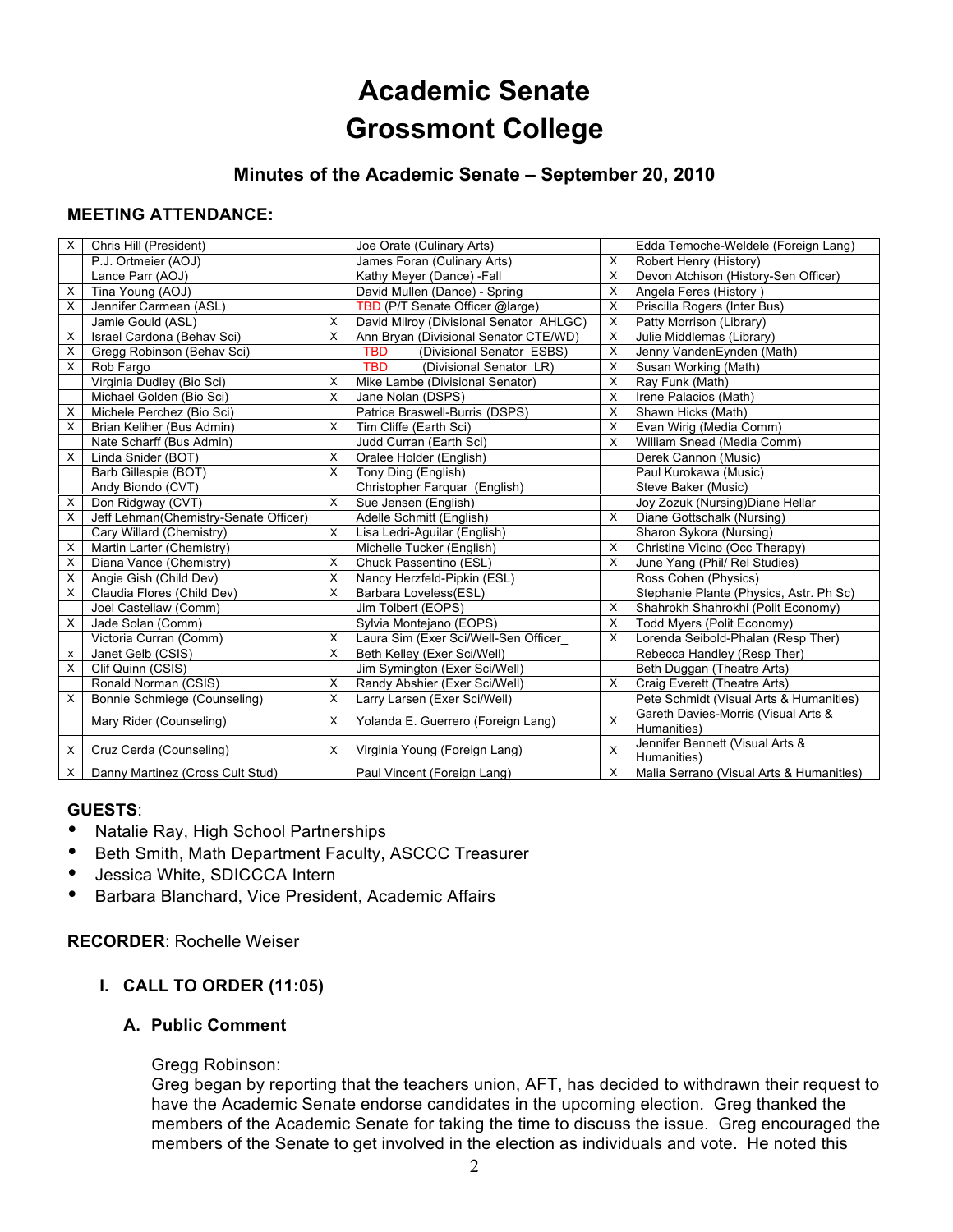election is very important to the GCCCD, the collegial process and education. In closing Greg introduced Jessica White, a sociology SDICCCA intern, and noted she would be auditing classes and working with him.

#### **B. Approval of Agenda**

A motion was made to approve the day's agenda. M/S/U Wirig/Nolan

#### **C. Approval of Minutes from August 30, 2010**

A motion was made to approve the minutes from August 30, 2010. Chris noted a correction to the meeting attendance - Diana Vance, Chemistry was at the August  $30<sup>th</sup>$  meeting. M/S/U Atchison/Wirig

#### **II. PRESIDENT'S REPORT**

#### **A. Announcements**

Chris began by sharing the passing of faculty member Diane Mayne-Stafford. Chris noted her contributions not only to her students, but to the Academic Senate and her work as the Distance Education Coordinator. Chris and Linda both had condolence cards to be circulated at the meeting for Diane's husband. It was noted a celebration of life would take place in 2-4 months time, with more details to follow. A scholarship in her honor is being funded through the scholarship office and anyone interested in contributing should contact the scholarship office.

Chris then introduced Martin Larter and Clif Quinn for an update from the Faculty Professional Development Committee. Cliff began by reporting that the committee had been working on a theme for flex week activities and they had settled on "Protecting the "Higher" in Higher Education." He noted that some of the items the committee would like to focus on were how students and study habits are changing, how we (faculty/institution) are changing, and what student success looks like for 2011. Cliff reported that a survey would be coming out from the committee essentially asking faculty what would they like to see in professional development. He asked that the senators take the survey back to their departments, discuss it and make suggestions. Martin noted the New York Times article regarding study habits of students in 2011, standardized testing, and education today helped the committee come up with the "Protecting the "Higher" in Higher Education" theme. Chris noted that she had asked them to come today, as to get input from the Senate and Faculty as what they wanted to see in professional development. Beth noted that the "Protecting" in the theme was very appropriate for the challenges community colleges are facing throughout the state right now (i.e. reviewing the mission of community colleges, offering Baccalaureate degrees, conversations regarding lowering the minimum qualifications for developmental math, etc.), so the topic of higher education and what it means at Grossmont College will be a very timely and important conversation to have.

It was suggested that during flex week to have an informal lecture from faculty members on the research, articles and papers they are working on outside of their duties at GC as a form of professional development. A question was asked on whether some of the more successful activities were tracked and could be offered again. It was noted that the committee does track them and they can be reviewed by faculty.

#### **B. Middle College High School presentation**

Chris introduced and welcomed Cathy Zemlick, Program Director for the Grossmont Middle College High School. Cathy began by noting the Middle College is an alternative high school available on GC campus working in partnership with the Grossmont Union High School District.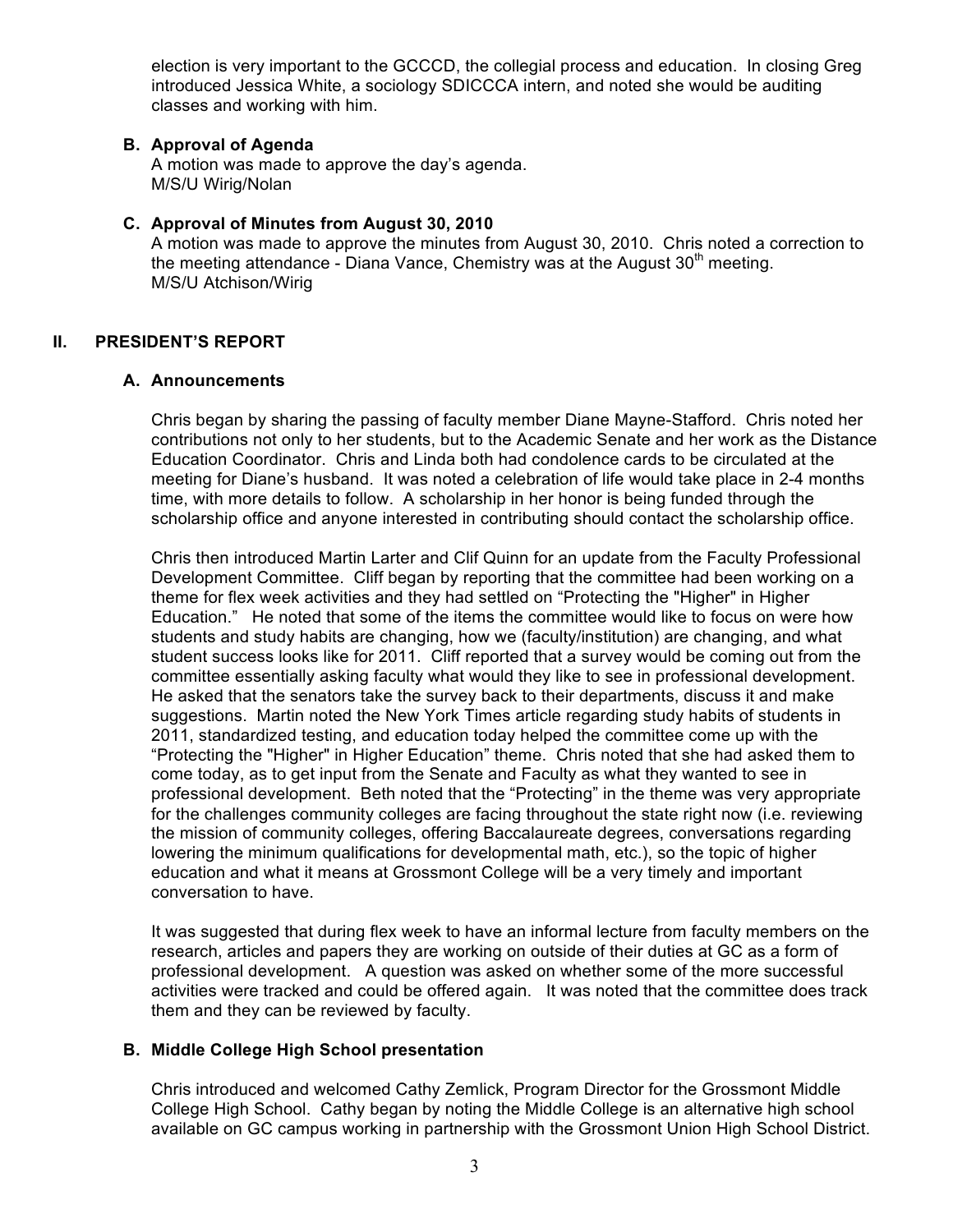Their mission is to provide students a bridge to college and career. She gave a brief history of middle high school colleges, reviewed the curriculum, and provided some data on the students and their success. Discussion and a question and answer session followed.

#### **C. Introduction to the Academic Senate-Senator Responsibilities**

Chris began by reviewing the discussion from the previous meeting which included an introduction to the Academic Senate. Chris reviewed the different ways in which Senators are elected. Chris then opened the floor for discussion of the ways in which the Senators communicate with their colleagues and share meeting information. Some ideas mentioned where: sending a department survey to get the sense of how the department would like the Senator to vote; e-mail communications with the meeting highlights; discussions at department meetings. Another item mentioned was how to maintain contact with Part-Time faculty; a discussion followed regarding the part-time faculty utilizing the GCCCD email. It was noted that many of the Department chairs maintain e-mail lists of "other" e-mail contact information for their part-time faculty members. Oralee noted that often times the responsibility of following up on communication with part-time faculty on behalf of the deans or administration falls to the department chair. She shared that in her department many part-time faculty members forward their GCCCD e-mail to their personal or other e-mail accounts, especially for communication from the chair, dean or administration. It was noted that for effective communication campus wide all faculty should be encouraged to use the GCCCD e-mail accounts.

#### **D. Part-Time Senator Elections**

Chris reported that during flex week elections for the part-time divisional Senators were held. She reported that one division election resulted in a tie vote and a subsequent run-off vote. In the English, Social and Behavioral Sciences division, there was some confusion on the purpose of the vote and one interested faculty member was inadvertently left off the ballot. Chris reported that it was now necessary to have a separate election for the divisional Senator position.

She noted that this could be done electronically during the elections for the Senate President, but in the past the participation of Part-Time faculty in the electronic ballot has been low. She then asked the Senators for their thoughts and input on this issue. David noted he would like to see it held electronically; to get faculty used to having the ballots electronic and encourage participation in future elections. Some other suggestions were: hold a traditional paper ballot election (it was noted that the paper ballot process requires more resources), send out a series of announcements regarding the upcoming election and have chairs announce it to their parttime faculty. The consensus was that the Senators would like to hold the elections electronically during the Senate Presidential election; this would allow the Divisional Senators to participate in the remaining Senate meetings. Chris noted there were part-time faculty in both the Student Services and Library and she would follow up to see if anyone was interested in serving as a divisional Senator. Chris then asked how many departments had Senators that were part-time faculty and then explained that according to the Senate By-Laws the Part-Time Senate Officer position should be filled by a sitting Senator; i.e. either a Part-Time Divisional Senator or a Part-Time faculty member serving as a Departmental Senator. Chris noted the Part-time Senate Officer position would be for 1 year, to complete the term vacated by George Gastil, and the individual would need to attend all Senate meetings, Senate Officer Meetings and would chair the Part-Time Faculty Committee meetings.

#### **E. Evaluation Task Force**

Chris reviewed the discussions from the previous semester regarding the evaluation process and the forms used. Chris noted that the Evaluation Task Force will be comprised of representatives from both college senates and faculty members of AFT, American Federation of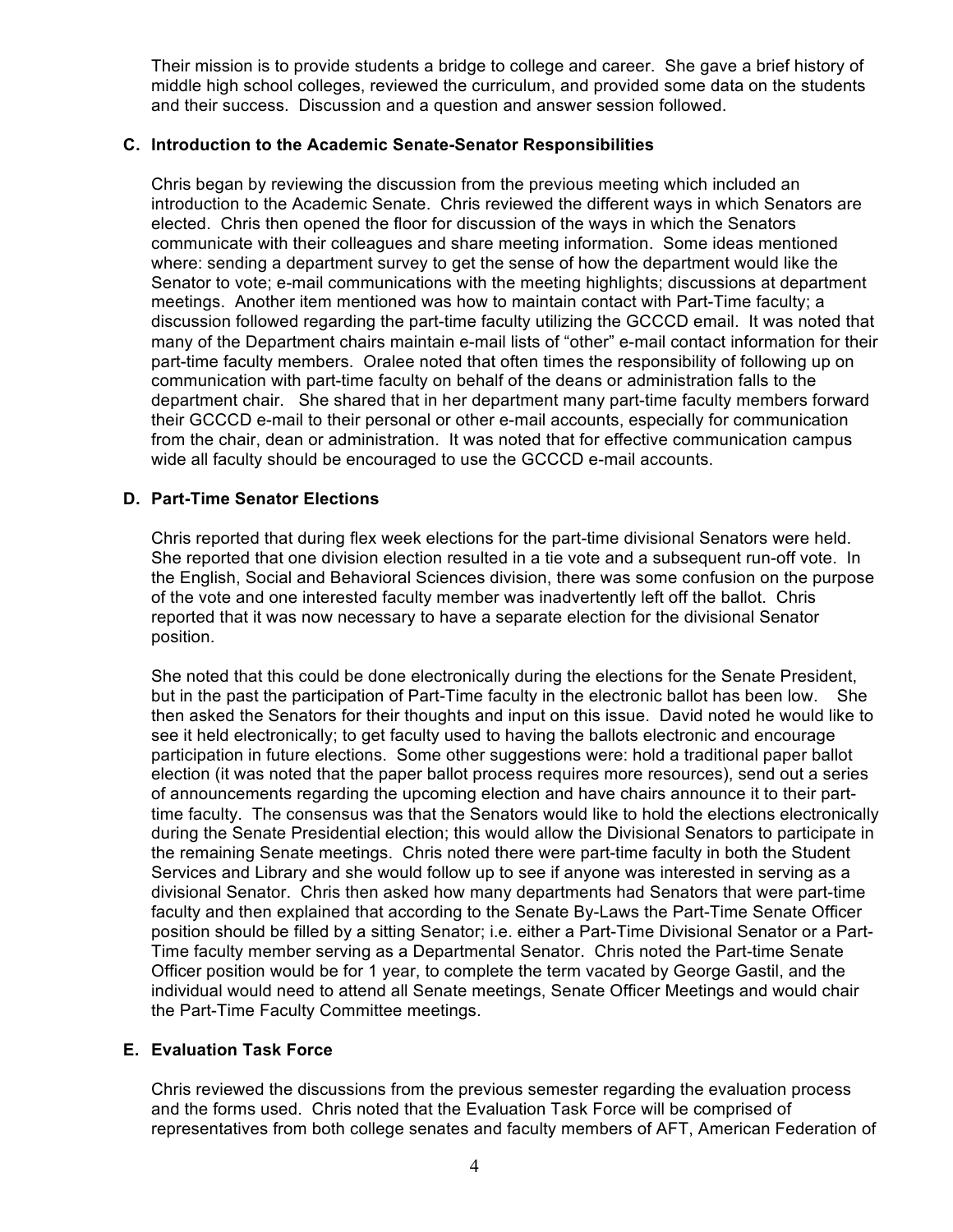Teachers. Chris reported that there were positions for two representatives from GC as well as two representatives from AFT. She then asked for volunteers to fill the committee positions; Linda Snider, BOT, and Lisa Ledri-Aguilar, English both volunteered. Chris reported that an email would be sent out regarding the meeting days and times. It was noted that the task force would began discussions and reviewing the processes; then bring items to the Senate for discussion. Chris also noted that the e-mail would include a request for suggestions to begin the discussions and get a sense of the issues. It was suggested that either a dean or other administrator serve on the committee as well; Chris noted she would make that suggestion to Mike Wangler, Academic Senate President Cuyamaca, and Jim Mahler, President, American Federation of Teachers.

#### **F. Disciplines List**

Chris began by reviewing that all disciplines are categorized as either being on the Master's or Non-Master's degree list for minimum qualifications to teach. She noted that often the disciplines may change, the qualifications may no longer apply, or new disciplines may spring up that are not currently on the discipline list. She noted that now is the time to review the lists in order to request that any changes be made. Chris noted she would send out the link to the website that has the Master's/Non-Master's list and asked the Senators review the list, look at their discipline, to contact her if they see an area that needs changing and she would provide the process for submitting a request to make changes. Chris then asked Beth Smith to share the process for changes to the Master's/Non-Master's list. Beth reported that in the Spring of every odd year, i.e. Spring 2011, the ASCCC votes on the Disciplines list. Beth noted that the proposals need to be in by the Fall in order for the request to go through a hearing process; this allows for input from members throughout the state. She reported that there are two ways to have a proposal for a change made; approval through the local Academic Senate or approval by the disciplines state professional organization. She noted that the opportunity to make changes to the Disciplines list allows the disciplines to stay current and to allow new additions to existing disciplines. Chris requested that the Senators contact her if they would like to submit a proposal for a change so she can assist in starting the process and to also add their input to the changes that have been proposed.

#### **III. COMMITTEE REPORTS**

None

#### **IV. ACTION ITEMS**

#### **A. Distinguished Faculty Process**

Chris began by reviewing the changes that were made to the nomination form for Distinguished Faculty. She noted the changes; signature no longer required for second nominator and any faculty member may nominate any qualified full-time tenured faculty member. It was then discussed if the nomination packet should be available online or come from the Dean's office once name is submitted. Chris noted the changes to the process; no signature required for the second nominator and the nomination packet to be available online then submitted to the Dean for approval. It was suggested that it be noted to check with the Dean prior to filling out the nomination packet, so prevent additional work if a faculty member is not eligible.

The process was approved with the changes suggested. M/S/U Atchison/Morrison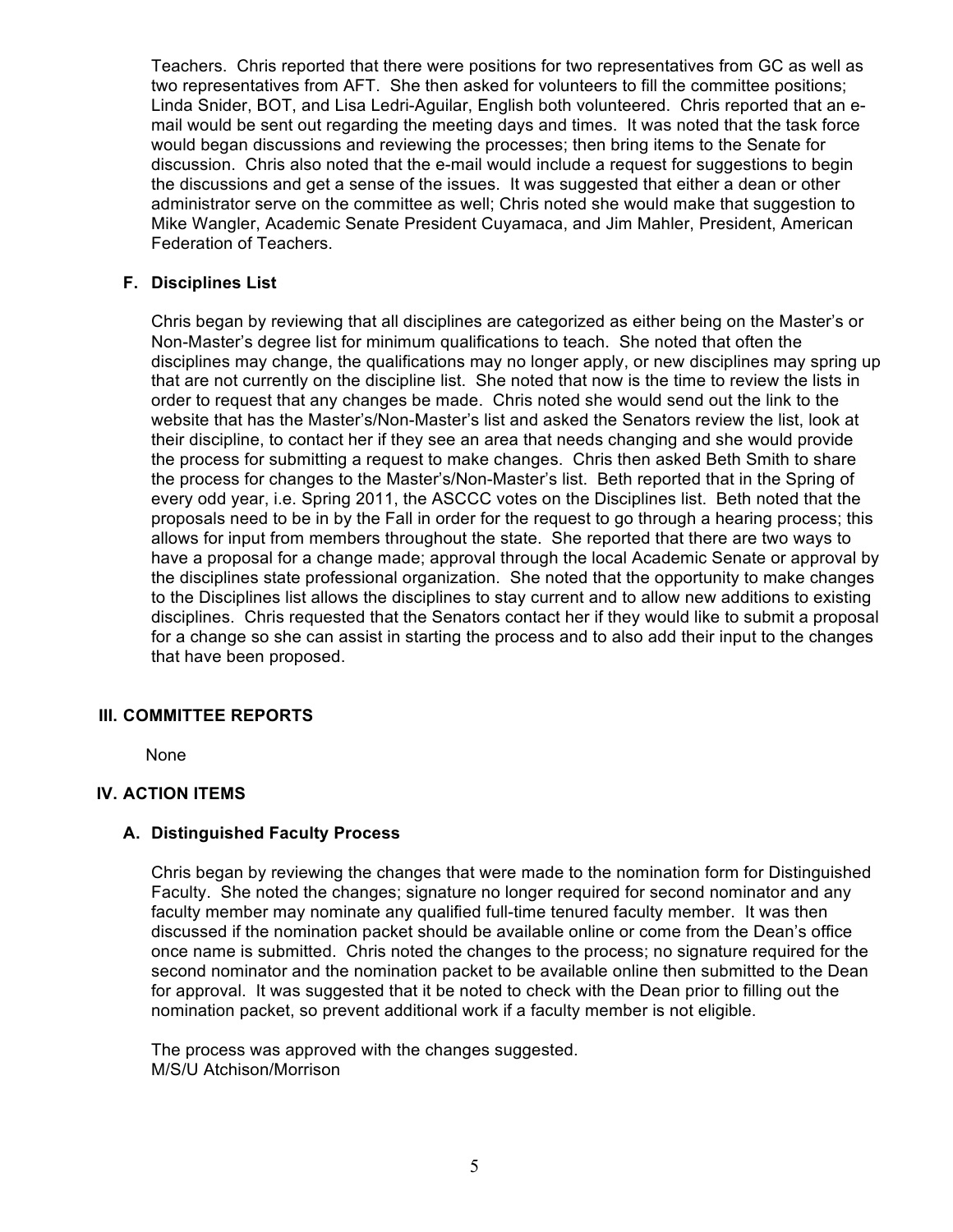#### **V. INFORMATION ITEMS**

#### **A. Awards Process Timeline**

Chris noted this item was being presented for input from the Senate and would not return as an Action item. Chris reviewed the current deadlines for the various Awards, noting that they occur throughout the year and many would like to see the process and timelines streamlined. She presented some ideas that had been discussed and opened the discussion for input from the Senators. Oralee noted that Chairs have several deadlines in the Fall and would prefer to have the Award deadlines in January or February. It was noted that most would like to see all the nominations due at the same time, preferably the early Spring- February/March. Chris will get more information on the timelines, when nominations need to be complete and results to Bernadette for the presentation ceremonies and report back to the Senate.

#### **B. BP/AP 3910- Institutional Code of Ethics**

Chris requested the Senators review this item, share with their colleagues, and bring input for the next meeting.

Meeting Adjourned at 12:20 pm Next meeting is scheduled for October 4, 2010.

CH: rw

The Academic Senate minutes are recorded and published in summary form. Readers of these minutes must understand that recorded comments in these minutes do not represent the official position of the Academic Senate. The Academic Senate expresses its official positions only through votes noted under "Action."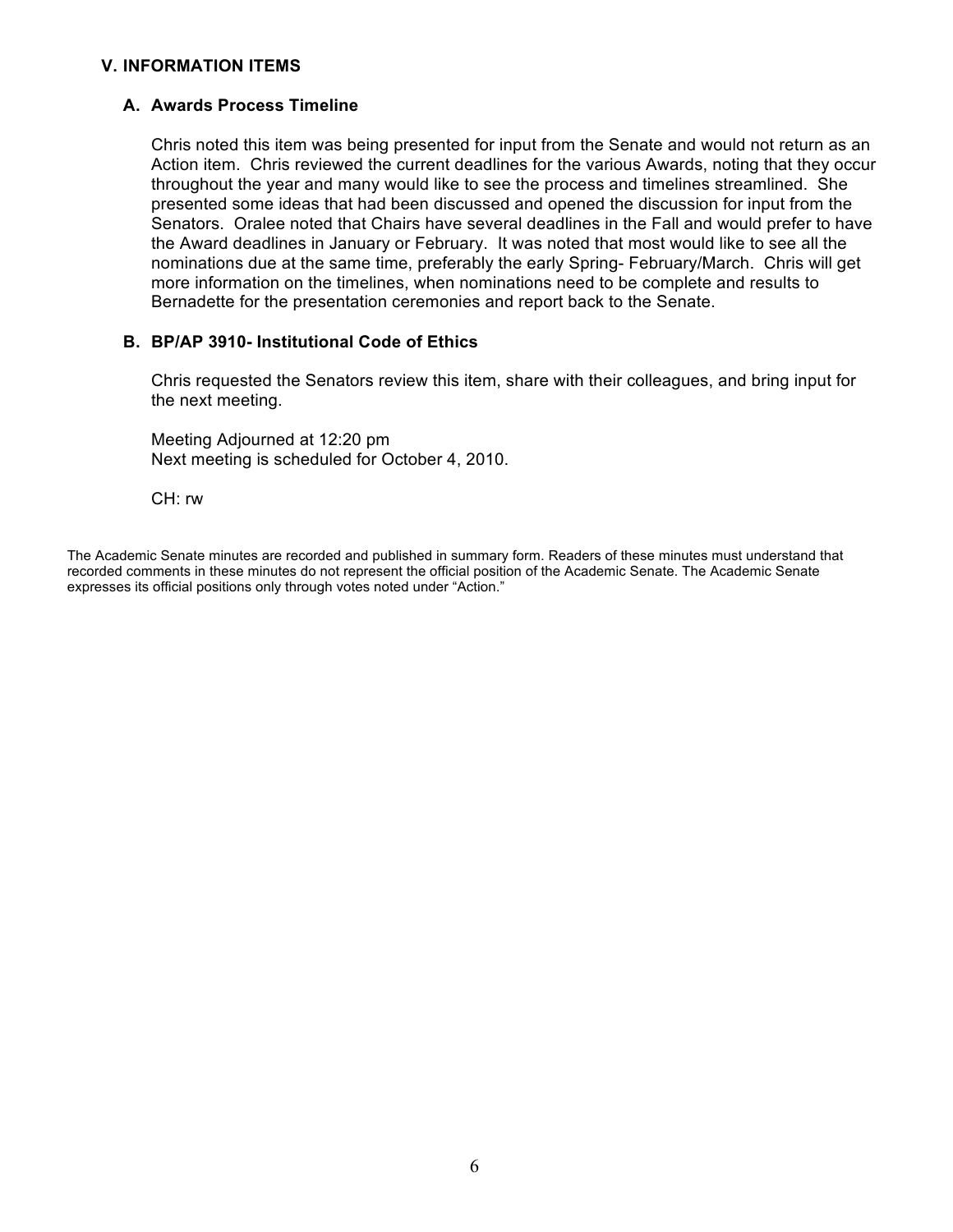#### **Attachment #1**

#### **NEW BP AND AP**

### **BP 3910 Institutional Code of Ethics**

Accreditation Standard III A.1.d.

Reference:

Adoption Date:

Grossmont-Cuyamaca Community College District upholds an institutional code of professional ethics.

The Chancellor shall establish appropriate administrative procedures in furtherance of the District's expectation and requirement of ethical conduct by employees in carrying out their duties for the benefit of the institution and the public in compliance with all applicable laws, policies, rules, and regulations.

## **AP 3910 Institutional Code of Ethics**

Accreditation Standard III A.1.d.

Reference: Issued:

- **1. Statement of Purpose**: Grossmont-Cuyamaca Community College District (hereinafter "District") recognizes its responsibility and obligation to the public to conduct its business with honesty, integrity, professionalism, and quality in the performance of those operations and functions necessary to achieve its established mission and philosophy as described in Board Policy. To that end the District is committed to public accountability and transparency.
- **2. Applicability**: The Institutional Code of Ethics applies to all employees of the District.
- **3. Responsibilities**: Employees of the District share the fundamental responsibility to always act with integrity and in a manner that reflects the best interests of the District and its students.
- **4. Standards of Conduct**: Employees of the District shall conform their conduct to the following standards:
	- a. Use of District Resources: District resources shall not be used for other than their intended purpose. Employees of the District shall manage the District's resources prudently and shall not improperly convert such resources to personal use or for the personal use of another. The District's resources shall not be offered to another in order to obtain unfair advantage or otherwise offered in a manner or under circumstances that would constitute a violation of law.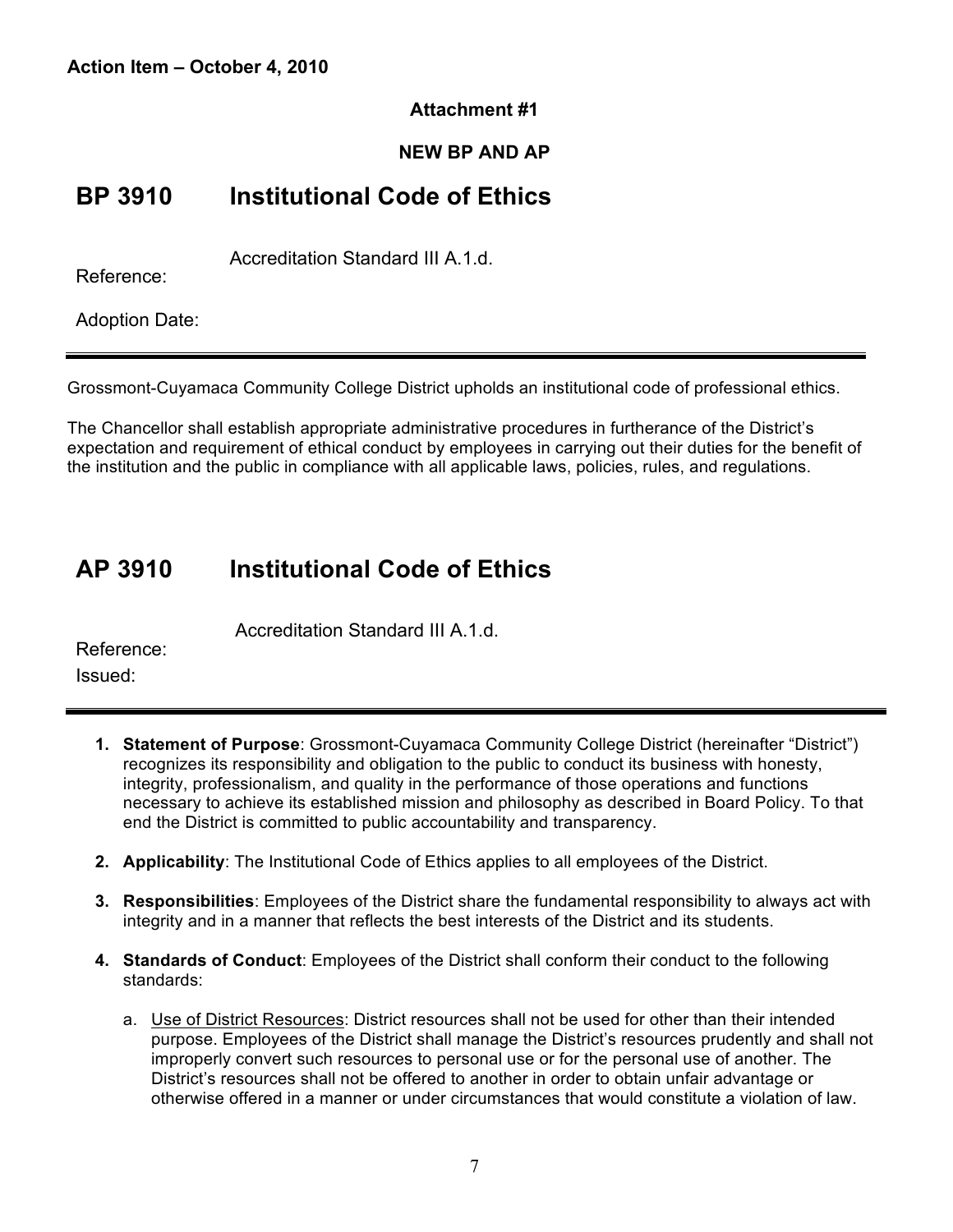#### b. Relationship with Vendors

- 1. Employees of the District, who have a financial interest in a firm under consideration for business transactions with the District, must disclose the relationship to appropriate District personnel. Such employees shall recuse themselves from participation in decisions related to District business with the firm. In addition, such employees shall disclose the relationship in writing, to the District's legal counsel to determine that the proposed activity is fair to the District and will not result in the District foregoing revenues, or incurring costs in excess of the costs that would be incurred for goods, property, or services of like quality if acquired from another source.
- 2. Under no circumstances may a person described in section  $\frac{4 \cdot b \cdot 1}{2}$  approve relationship with, order or authorize purchase from, or approve or make payments to an affiliated firm or person on behalf of the District. For the purposes of this paragraph, the terms "person" and "affiliated person" includes an individual's immediate family members, spouse, and others living within such individual's household.
- c. Conflict of Interest: Executive administrative personnel and other designated personnel subject to the provisions of the Political Reform Act of 1974 as set forth in Government Code Section 18000 have additional responsibilities with reference to contracts and financial decisions made by the District as described in applicable conflict of interest laws, which include the following:
	- 1. Contractual Conflicts: Executive administrative personnel and other designated personnel are prohibited from having a controlling financial interest in any contract made by the District or in any contract entered into in their official capacity. As such, they are prohibited from making, participating in making or in any way attempting to use their official positions to influence a District decision when it is foreseeable that their personal financial interests may be affected by those decisions. If an executive administrator or other designated person determines that he or she has a conflict of interest at some point in the contract-making process, this determination shall be disclosed and he or she shall immediately disengage from the contract process.
	- 2. Obligation to Resolve Conflicts: Executive administrative personnel and other designated personnel have an obligation to examine any situation in which they believe they have a conflict of interest and take steps to resolve the conflict.
	- 3. Disqualification: When a conflict of interest exists, an executive administrator or other designated person who has declared or who has been found to have a conflict of interest in a matter shall refrain from participating in consideration of the matter.

#### d. Gratuities

- 1. No employee of the District shall receive or solicit anything of value in return for influencing or exercising his/her discretion in a particular way on a District matter. In addition, employees of the District are prohibited from accepting or soliciting any gratuity or thing of value (for which a fair market price has not been paid) for or because of any official act performed or to be performed in his/her official capacity with the District.
- 2. The provision of section 4.d.1 does not prohibit the acceptance of an item having a nominal value or ceremonial gifts received by employees of the District in their official capacity.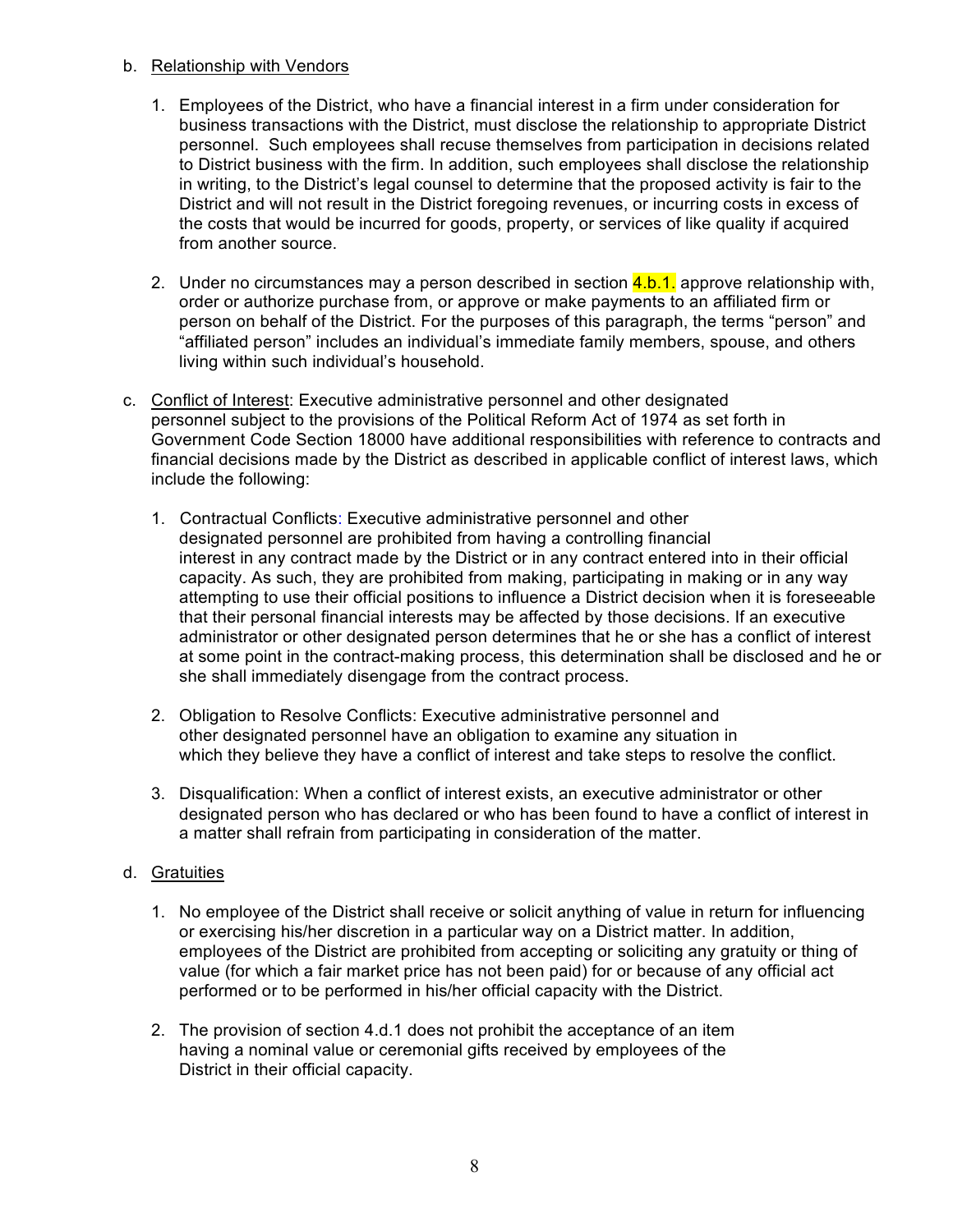- e. Maintenance of Accurate Accounts and Records
	- 1. The accounts and records of the District are maintained in a manner that provides for an accurate and auditable record of all financial transactions in conformity with generally accepted accounting principles, established business practices, and all relevant provisions of controlling law. No false or deceptive entries may be made and all entries must contain an appropriate description of the underlying transaction.
	- 2. To the extent not required for daily operating transactions **(**e.g., petty cash transactions**)**, all District funds must be retained in the appropriate District accounts with appropriately designated financial institutions and no undisclosed or unrecorded fund or asset shall be established or maintained for any purpose.
	- 3. All reports, vouchers, bills, invoices, payroll information, personnel records, and other essential business records must be prepared with care and honesty, and access to such data shall be closely controlled.
	- 4. Employees of the District who improperly access District accounts and records or who improperly convert these records and accounts for their own personal purpose or for the personal purpose of another**,** or who wrongfully disclose such records or accounts will be subject to appropriate sanctions by the District.
- f. Maintenance of Confidentiality: Employees of the District who may have access to confidential information relating to students, job applicants, employees, and other information of a sensitive nature are expected to take appropriate measures to safeguard confidential or sensitive information and not disclose such information except in the course of their official duties to those who have a legitimate business need to know.

#### **5. Employment Practices and Public Relations**

a. Employees of the District are expected to conform their actions to the requirements of the law and District policy related to their positions and areas of responsibility, and to ethically and effectively carry out their responsibilities. No employee of the District shall engage in any employment practice that is a violation of law or District policy, or use his or her position to intimidate subordinate employees or exact personal favors or things of value (for which a fair market price has not been paid) from subordinate employees. Employees of the District are expected to treat other members of the District and members of the public with courtesy, honesty, professionalism, and civility.